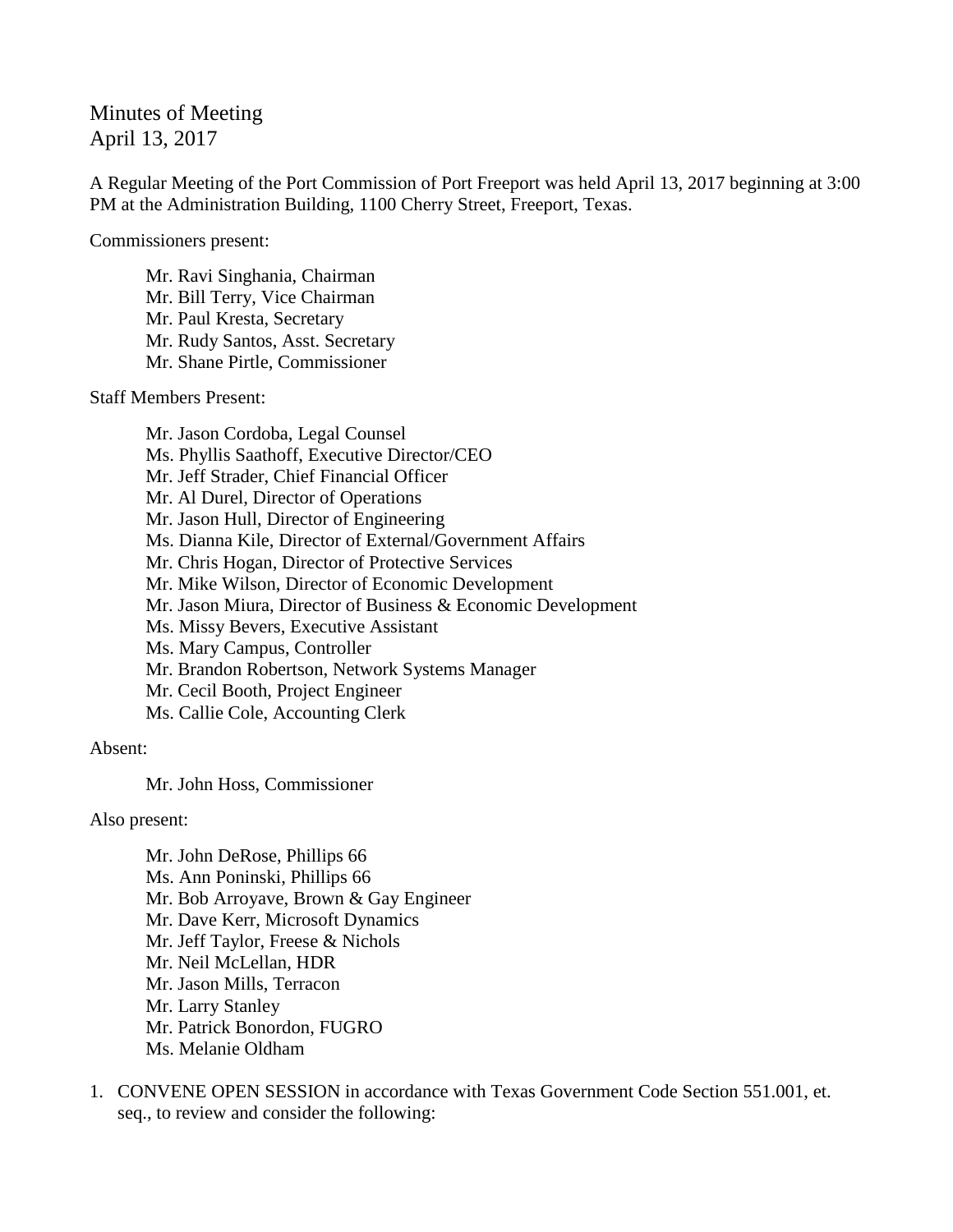- 2. Invocation Commissioner Shane Pirtle.
- 3. Pledge of Allegiance: U.S. Flag & Texas Flag
- 4. Roll Call.

Commissioner Singhania noted that Commissioner Hoss was absent and all other Commissioners were present.

- 5. Safety Briefing –Chris Hogan.
- 6. Approval of minutes from the Regular Meeting held March 23, 2017.

A motion was made by Commissioner Kresta to approve the minutes as presented. The motion was seconded by Commissioner Terry with all Commissioners present voting in favor of the motion.

7. Receive report from Executive Director/CEO on activities and matters related to administrative affairs. Port tenant updates, USCOE, rail issues, AAPA Committees, leases, contracts, upcoming Port and civic events and other related administrative affairs.

Ms. Saathoff reported on her presentation to the Women's Transportation Seminar Group in Houston as well as the local group, Daughters of the American Republic Group. Along with Commissioner Singhania, Dianna Kile and Jason Hull, she also reported on their attendance at the AAPA Spring Conference and meetings held in Washington, DC with the USACOE Headquarters. The GRR review is now out for public comment and a concurrent agency review. The comment period will last 30 days. Additionally, Ms. Saathoff reported on attendance in Austin April 12 for the House Transportation Committee Hearing regarding the Heavy Lift Corridor bill. Also attending was Commissioner Kresta, Dianna Kile and Mike Wilson, who provided testimony. They also attended a meeting of the Texas Ports Innovation and Infrastructure to provide testimony regarding HB 4021 addressing port infrastructure funding. Testimony was provided by Mike Wilson on behalf of Port Freeport and Ms. Saathoff provided testimony on behalf of Texas Ports Association. The Senate Transportation Committee will meet April 19. Mike Wilson will testify on behalf of the Port with regard to SB1921 which is the companion Heavy Lift Corridor bill. Ms. Saathoff is also monitoring the agenda for the April 19 House Transportation Committee next week where the Rail District bill may be included. Additional upcoming meetings include April 19 Alliance Quarterly Membership with Congressman Randy Weber and the Rail District board meeting April 21 in Richmond.

Ms. Dianna Kile invited everyone to participate at the Port Freeport Take-A-Child Fishing Tournament to be held May 13 from 8:00 am – 12:00 pm at the Freeport Municipal Park, open to children ages 3-14. Entry fee is one canned food item which will benefit the Brazoria County Dream Center.

8. Receive report from Commissioners on matters related to meetings and conferences attended, Port presentations and other related Port Commission matters.

Commissioner Santos reported attending the Texas Port Ministry banquet. Commissioner Terry reported attending the Union Pacific dinner with Lance Fritz, Chairman, President and CEO, in Angleton along with Ms. Saathoff and Mr. Wilson.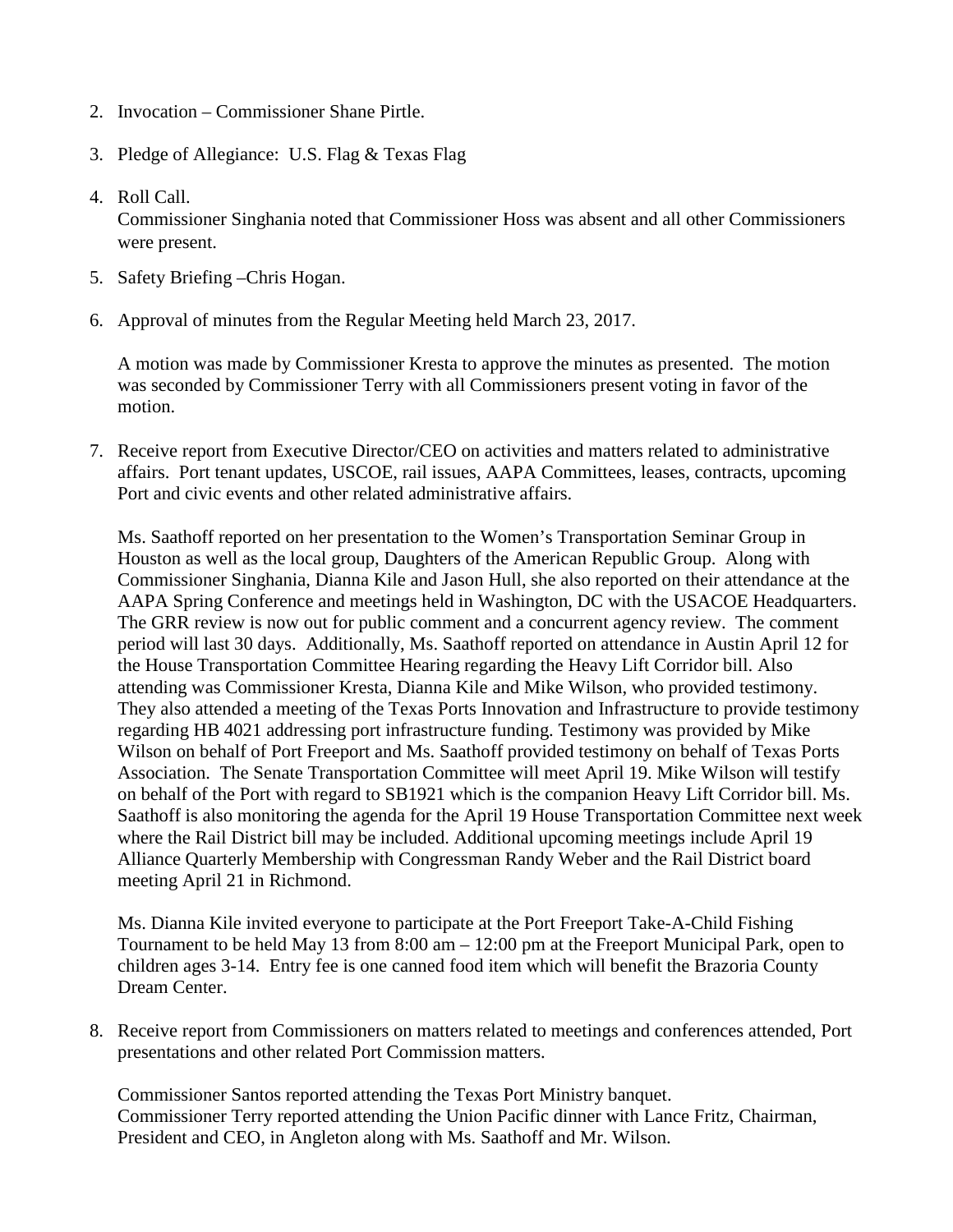Commissioner Kresta reported attending meetings in Austin with Ms. Saathoff and Ms. Kile.

Commissioner Pirtle reported attending the Texas Port Ministry banquet. He will also attend the upcoming 100 Club Dinner April 20 and San Jacinto Festival in West Columbia April 21-22. He also stated the Election is May 6 with early voting beginning April 24.

Commissioner Singhania reported on the AAPA Conference and meetings attended in Washington, DC. He also reported on the J.A. Celebrity Waiter event held March 25.

9. Public Comment

There were no comments from the public.

10. Discuss and consider setting dates for Board Workshop to be held in May 2017 and CAP (Community Advisory Panel) Meeting to be held in June 2017.

At this time, the Board discussed possible dates in May to hold the next board workshop. May 25 is the date everyone agreed to with a morning start time and place to be determined. The workshop will replace the meeting for this date.

Proposed dates for the next CAP meeting is June 8 or June 22. It was suggested to have the CAP meeting June 22 since the Board has scheduled the workshop in place of the May 25 meeting and the June 8 meeting could run long. Everyone agreed to June 22.

11. Approval of a contract with Sunstates Security for security services for a term of 3 years, commencing June 1, 2017, in the amount of \$1,279,279.00 per year, with the Port's option to renew for a period of 3 years.

Ten proposals were received for security services with Sunstates ranking the highest. After entering negotiations, Sunstates reduced the contract amount by \$10,000.00. It is staff's recommendation and that of the Security/Safety Advisory Committee to award security services to Sunstates Security in the amount of \$1,269,279.00 per year, beginning June 1, 2017 continuing through May 31, 2020 at which time the Board will have the option to approve a two-year extension.

A motion was made by Commissioner Pirtle to approve the contract as presented. The motion was seconded by Commissioner Kresta with all Commissioners present voting in favor of the motion.

12. Approval of a contract with Sorrell Construction Equipment & Materials, LLC for the Building 51 Paving for an amount not to exceed \$599,950.00.

Mr. Hull stated that four bids were received March 30 for this project with Sorrell Construction submitting the lowest bid of \$599,950.00.

After looking at a map to see the area where the paving will occur, a motion was made by Commissioner Pirtle to approve the contract for an amount not to exceed \$599,950.00. The motion was seconded by Commissioner Kresta with all Commissioners present voting in favor of the motion.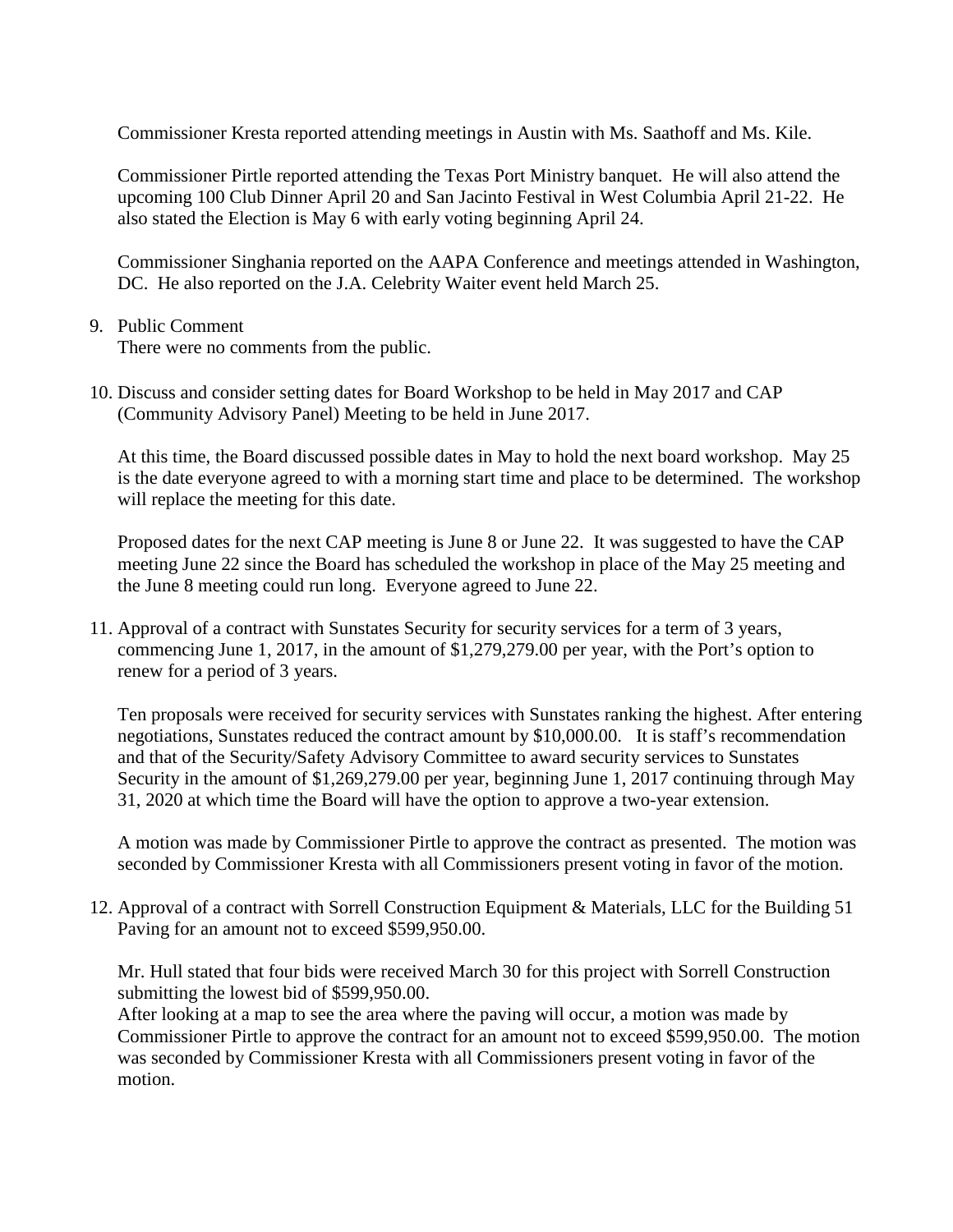13. Approval of a contract with Dynamics Southwest, Inc. for the purchase of software and implementation and system services for an amount not to exceed \$360,210.00.

Ms. Campus gave a brief presentation highlighting the process the Finance department has gone through over the last couple years to determine the best software as well as highlight the proposal submitted by Dynamics Southwest. After the presentation, she stated it is staff's recommendation to purchase the software and negotiate a contract with Dynamics Southwest and authorizing the Executive Director to execute contract. Ms. Campus added that she hopes to negotiate a lower price but requests the Board approve \$360,210.00.

A motion was made by Commissioner Pirtle to approve staff's recommendation to negotiate the purchase of software and implementation and system services with Dynamics Southwest not to exceed \$360,210.00 and authorize the Executive Director to execute the contract.. The motion was seconded by Commissioner Terry with all Commissioners present voting in favor of the motion.

Commissioners Terry and Santos commended staff for their work and research in recommending the proposed software.

14. Approval of new Stevedore License Applications submitted by: Gulf Stevedoring Services James J. Flanagan Shipping

Mr. Durel stated the two stevedores had licenses with the Port for many years but decided not to review in December. They now have new business to bring through Port Freeport and are therefore requesting a new license. Mr. Durel shared the department's process for reviewing the applications, adding the both applicants have good safety records.

A motion was made by Commissioner Santos to approve the stevedore license applications submitted by Gulf Stevedoring Services and James J. Flanagan Shipping as presented by staff. The motion was seconded by Commissioner Terry with all Commissioners present voting in favor of the motion.

15. Discuss and consider the coastal barrier system and related State legislation and request by General Land Office for letter of support.

Ms. Saathoff stated that she received a call from George P. Bush at the General Land Office requesting the Port to sign a letter to President Trump urging him to include in the national infrastructure plan a coastal barrier system for the Houston-Galveston Bay area. Subsequently it was brought to Ms. Saathoff's attention, bills have been filed in the House and Senate (SB2265 and HB4308) designed to take the present organization, Gulf Coast Waste Disposal Authority, and expand their authority into Jefferson County and Brazoria County, giving them the same powers as navigation districts (i.e. ports) under Chapter 60 of the Water Code. Additional language was added stating the GCWDA could also supersede the actions of any navigation district. The seeking the expansion to the existing authority to have an entity that can receive federal funds and contract with the federal government to construct the coastal barrier system as well as operate and maintain the system. Ms. Saathoff explained her concern for these bills, how it could potentially affect the Port, proposed language changes and contact she has made to other ports, local entities and the GLO to relay those concerns.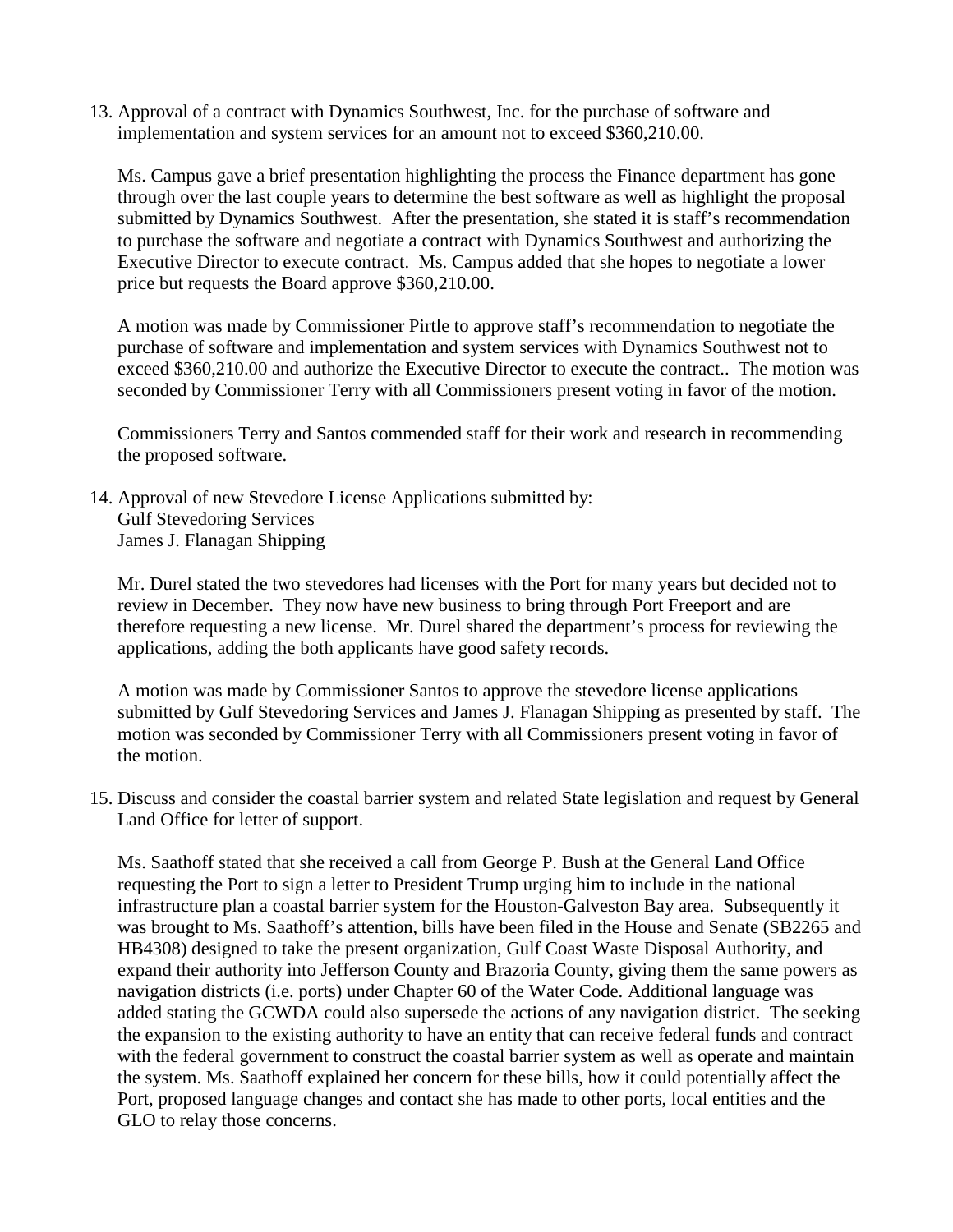After further discussion, a motion was made by Commissioner Kresta stating the Port remains neutral on a coastal barrier system however, the Port does not support the legislation (SB2265 and HB4308) as currently drafted. The motion was seconded by Commissioner Terry with all Commissioners present voting in favor of the motion.

16. Approval of Executive Director/CEO travel for May and June 2017.

Ms. Saathoff is requesting approval to travel to the West Coast in May to see a customer to discuss current contract with the Port and potential renewal. In addition, she is planning a trip in late June to visit with current ship line customers at their home office and pursue additional business while in Europe. Jason Miura will be traveling as well. This duration of the trip will be a week to 10 days. Commissioner Singhania asked the approval to include a Commissioner to travel as well, if available.

A motion was made by Commissioner Kresta to approve the travel. The motion was seconded by Commissioner Santos with all Commissioners present voting in favor of the motion.

17. Discuss and consider authorization of expenditure funds for Breakbulk 2017 to be held October 17- 19, 2017.

Mr. Miura stated that preparations have begun for Breakbulk 2017 which falls in the FY2018 budget however staff needs to make expenditures now for this conference. The prior year budget amount was \$21,700 which was not exceeded. Staff is asking approval to make expenditures for the 2017 Breakbulk Conference to be held in FY2018 in amount not to exceed \$24,000.

A motion was made by Commissioner Terry to approve expenditures for Breakbulk 2017, not to exceed \$24,000. The motion was seconded by Commissioner Santos with all Commissioners present voting in favor of the motion.

18. Discussion regarding Port Freeport enabling statute, including navigation precincts and commissioner positions.

This item was tabled.

- 19. EXECUTIVE SESSION in accordance with Subchapter D of the Open Meetings Act, Texas Government Code Section 551.001, et. seq., to review and consider the following:
	- A. Under authority of Section 551.071 (consultation with attorney) for discussion regarding:
		- 1. Consultation with attorney regarding a Purchase Contract in the amount of \$100,000.00 for property located at 326 E. Broad Street.
		- 2. Consultation with attorney regarding the terms and conditions of a Lease Agreement between Port Freeport and Brazos River Fleeting.
	- B. Under authority of Section 551.072 (deliberation of real property) for discussion regarding:
		- 1. The potential exchange, lease, or value of real property located at Port Freeport, including but not limited to Parcels 7, 8, 10, 26, and 37.